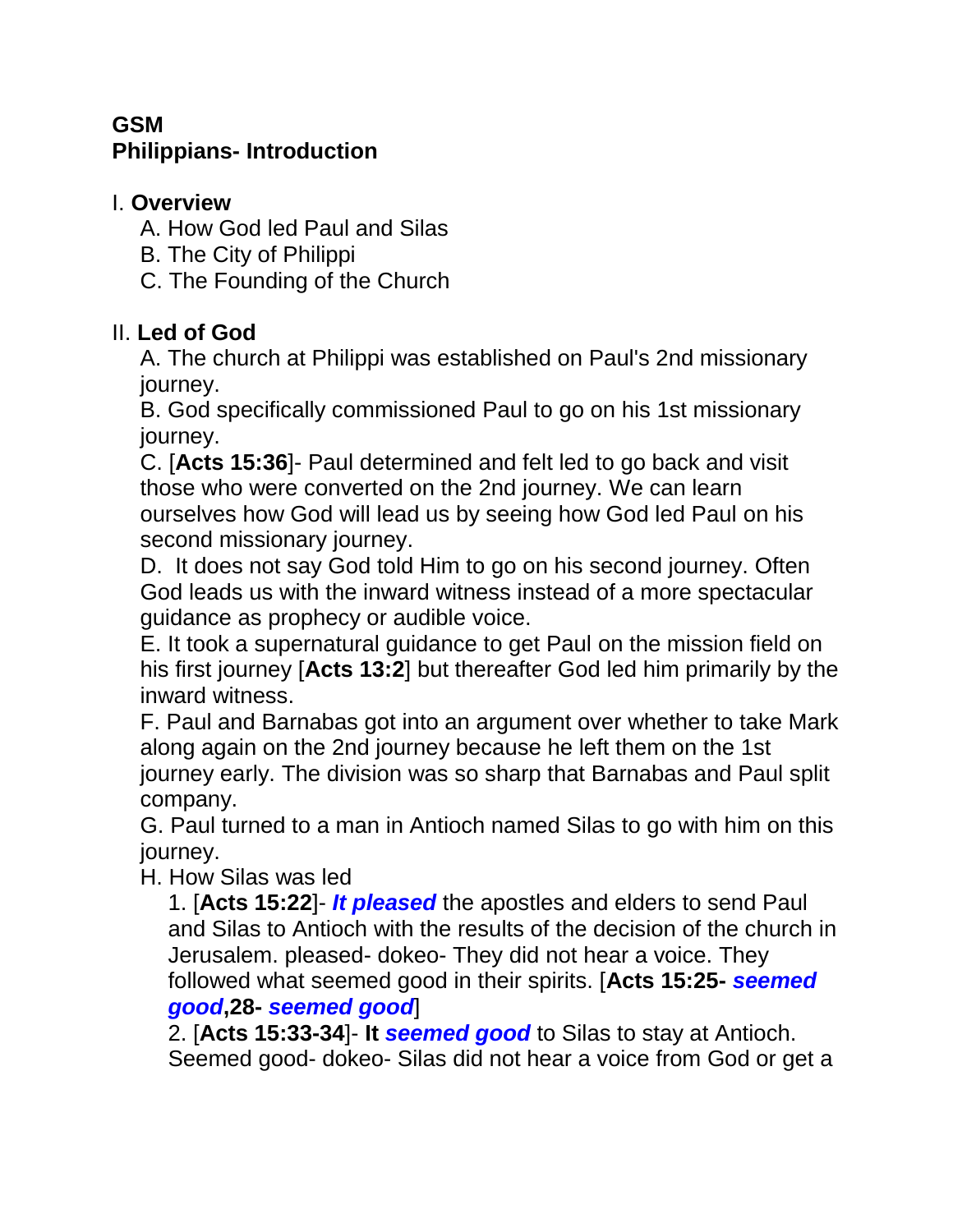prophecy to stay in Antioch. It just seemed good to stay so he followed his seemer.

3. When Barnabas and Paul split Silas was right there at the right time to go on the journey with Paul. When we follow the inward witness we will be at the right place at the right time!

I. How Paul and Silas were led on their journey

1. [**Acts 16:6**]- They were forbidden by the Spirit to preach in Asia

2. [**Acts 16:7**]- The Spirit did not permit them to go into Bithynia

3. It does not say they had a voice, dream, or vision. They knew inside themselves by the inward witness that the Spirit was saying no. They had a check inside. They could have over rode this internal no and missed the opportunity in Philippi.

4. God's no's are for a purpose. God's no's does not always mean a permanent no.

a. Asia- was not yet- He would go there on his 3rd missionary journey. The time was not ripe yet.

b. Bithynia- this was for another to go to. This was Peter's ground. 1 and 2 Peter was addressed to these people.

5. They went forward as far as they could to Troas and received a vision in the night to come over into Macedonia.

J. Outside of the Word of God the number one way he leads his children is by the inward witness

1. [**Rom. 9:1**]- conscience *bearing witness* in the Holy Spirit

2. [**Rom. 8:16**]- The Spirit *bears witness* with our spirit

3. [**1 John 5:10**]- We have a *witness* inside ourselves

#### III. **City of Philippi**

A. The first main city that Paul, Silas, and Timothy (they picked up Timothy from their visit to Galatia) was the city of Philippi.

B. Philippi was originally named Crenides, which means fountainsthe city had abundant water supply.

C. In 358 B.C. Alexander the Great father, Philip, took control of the city and renamed it after himself.

D. 200 years later the Romans took control of the city from the Greeks. The city was a base of operations for Alexander the Great's military exploits.

E. Romans stopped mining in the area so the town declined in importance until Brutus and Cassius assassinated Julius Caesar and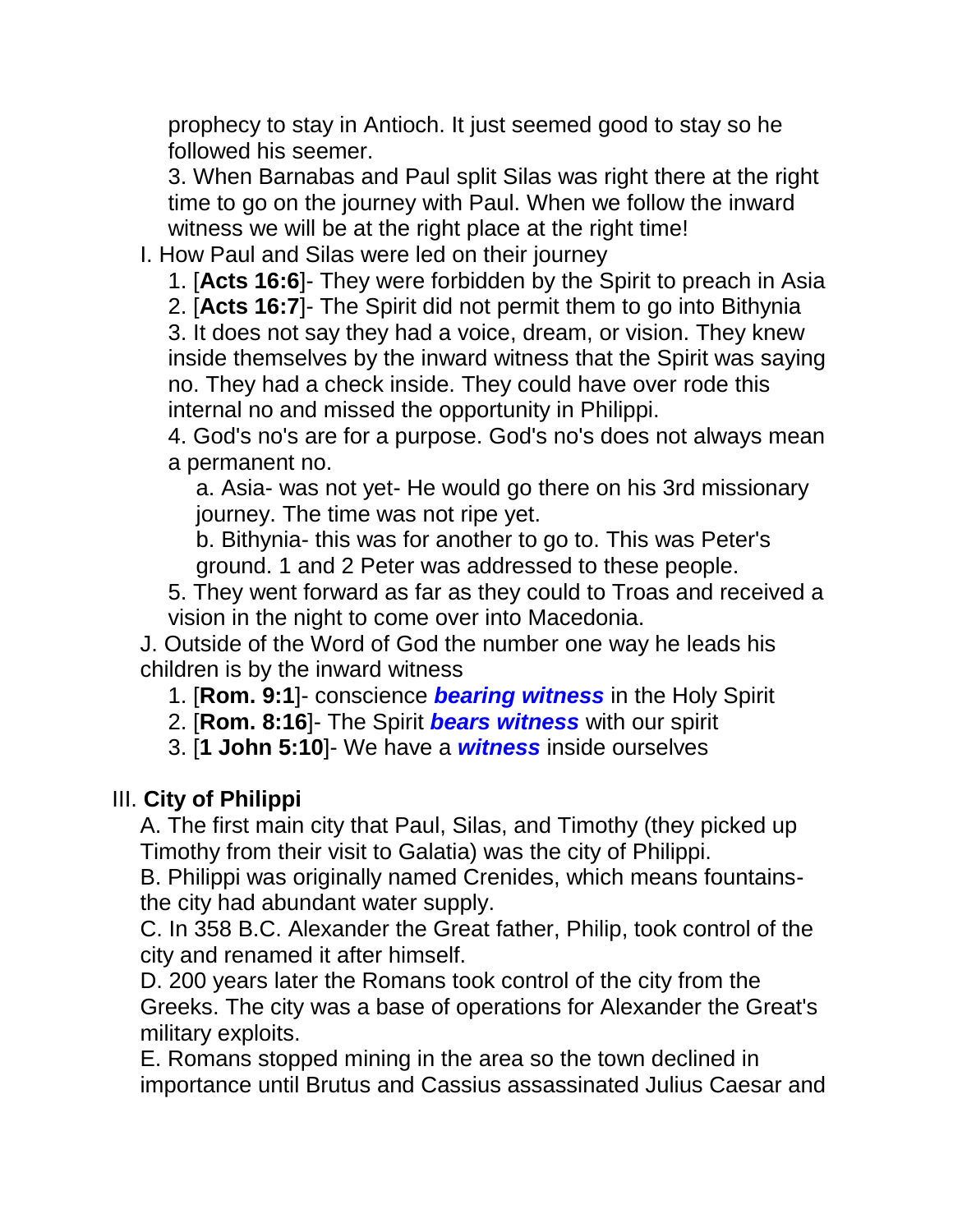fled. Octavius and Anthony caught these two and defeated them near Philippi.

F. In recognition and to commemorate this Philippi was made a Roman colony and retired military moved there.

G. Being a Roman colony meant you were a little Rome. You could own private land and be free from some taxes.

H. The city of Rome prided themselves in the honor of being a Roman colony and protected their status carefully. Any tumult or insult to Rome could have their status revoked.

# IV. **The Founding of the Church**

## A. [**Acts 16:9-40**]

B. Paul receives a vision in the night- 4 Types of Visions

1. **Trance**- [**Acts 11:5, Acts 22:17**] -Peter fell into a trancedisplacement of mind. You lose awareness where you are- Lose your faculties

2. **Spiritual vision**- [**Acts 9:12**]Your eyes are closed and see a vision but you keep your faculties

3. **Open vision**- [**Acts 12:7**] Your eyes are open and you see into the spirit realm.

## 4. **Vision in a dream**- [**Acts 16:9**]

C. They go to Macedonia and land at the port city of Neopolis. They go on from there to Philippi

D. The city had no synagogue- 10 Jewish men were required to start a synagogue. Sometimes a city would not allow a synagogue to be built. If a city did not have enough Jewish men or they were not allowed to build they met at a nearby river for prayer. This is where Paul meets his first converts.

E. The first convert was Lydia, from Thyatira, known for dyes.

F. All went well until a woman possessed followed Paul- proclaiming they were the servants of God showing us a way of salvation. Not THE way of salvation. Satan is fine with us preaching a way of salvation, as long as there are many ways also proclaimed.

G. Paul got into trouble when he cast the spirit out of this woman. The money her handlers made through her dried up and they instigated a revolt against Paul and had him thrown into prison.